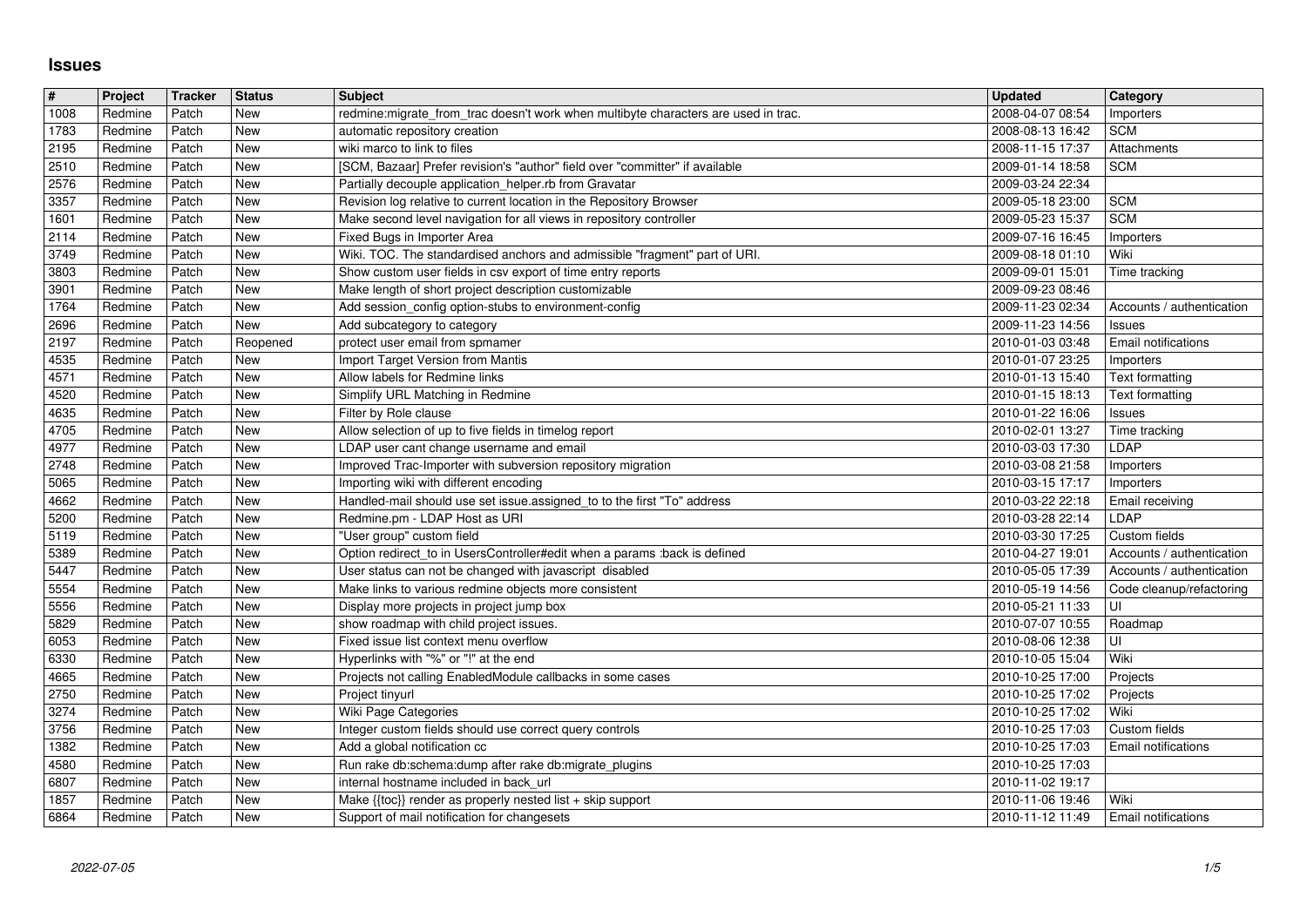| $\boxed{\texttt{#}}$  | Project            | Tracker        | <b>Status</b>            | Subject                                                                                                                                                               | <b>Updated</b>                       | <b>Category</b>                              |
|-----------------------|--------------------|----------------|--------------------------|-----------------------------------------------------------------------------------------------------------------------------------------------------------------------|--------------------------------------|----------------------------------------------|
| $\sqrt{4071}$<br>5035 | Redmine<br>Redmine | Patch<br>Patch | New<br><b>New</b>        | Accept more input when replying to a ticket using e-mail<br>Migrate from trac - Errors in wiki formating                                                              | 2010-11-12 14:17<br>2010-11-13 04:54 | Email receiving<br>Importers                 |
| 4277                  | Redmine            | Patch          | <b>New</b>               | Add "hide prefixed projectname from issuesubject on issuelist" setting                                                                                                | 2010-11-14 01:03                     | Administration                               |
| 3052<br>6926          | Redmine<br>Redmine | Patch<br>Patch | <b>New</b><br>New        | Patch for Redmine to persist form state when adding multiple issues<br>Plugins captions for name and descriptions has not i18n support                                | 2010-11-27 00:40<br>2010-11-29 20:42 | Issues<br>118n                               |
| 7058                  | Redmine            | Patch          | <b>New</b>               | Duplicate submit and link buttons on top of the edit form.                                                                                                            | 2010-12-10 02:41                     | l UI-                                        |
| 7086<br>3117          | Redmine<br>Redmine | Patch<br>Patch | <b>New</b><br><b>New</b> | Few fixes for subversion<br>Add the possibility to select the comment field to /timelog/report                                                                        | 2010-12-19 14:26<br>2010-12-22 00:29 | <b>SCM</b><br>Time tracking                  |
| 7204                  | Redmine            | Patch          | <b>New</b>               | Caching of public pages, requested from anonymous users (10x - 20x speed improvements)                                                                                | 2011-01-10 00:49                     |                                              |
| 7578<br>7770          | Redmine<br>Redmine | Patch<br>Patch | New<br><b>New</b>        | Patch: migrate ticket's owner changes when importing from Trac<br>use unless in control structures where it improves readability                                      | 2011-02-08 23:17<br>2011-03-04 14:31 | <b>Importers</b><br>Code cleanup/refactoring |
| 7829                  | Redmine            | Patch          | <b>New</b>               | Show branches changsets belongs to on issue page                                                                                                                      | 2011-03-11 09:54                     | <b>SCM</b>                                   |
| 1021<br>7895          | Redmine<br>Redmine | Patch<br>Patch | <b>New</b><br><b>New</b> | Patch for #1013 (uniqueness-validation of custom query name within user-scope)<br>Git, Mercurial: Allow source links using a tag in addition to revision hashes       | 2011-03-11 14:15<br>2011-03-17 05:38 | Issues<br><b>SCM</b>                         |
| 7959                  | Redmine            | Patch          | <b>New</b>               | Patch for repository revision update (reload)                                                                                                                         | 2011-03-22 19:15                     | <b>SCM</b>                                   |
| 3437<br>3770          | Redmine<br>Redmine | Patch<br>Patch | <b>New</b><br><b>New</b> | Textile parser regression with !! url<br>text/html documents force currently firefox to open download dialog                                                          | 2011-03-23 10:54<br>2011-03-23 11:02 | Text formatting<br>Attachments               |
| 6177                  | Redmine            | Patch          | <b>New</b>               | "bignum too big to convert into `long'" in migrate_from_trac.rake                                                                                                     | 2011-03-23 11:36                     | Importers                                    |
| 1705<br>2862          | Redmine<br>Redmine | Patch<br>Patch | <b>New</b><br><b>New</b> | Use Rails timezones support<br>Make user sorting by his localized encoding name instead of utf-8 encoding name                                                        | 2011-03-24 05:53<br>2011-03-24 06:01 | Rails support<br>118n                        |
| 6414                  | Redmine            | Patch          | <b>New</b>               | Added FLAG to Redmine.pm to AllowAlternateAuth methods on apache                                                                                                      | 2011-03-24 06:22                     | SCM extra                                    |
| 6107<br>$\sqrt{257}$  | Redmine<br>Redmine | Patch<br>Patch | <b>New</b><br><b>New</b> | Modify reposman.rb to delete a project on the repository when this project has been deleted on redmine<br>Optional project repository creation when using reposman.rb | 2011-03-24 06:26<br>2011-03-24 06:27 | SCM extra<br>SCM extra                       |
| 1059                  | Redmine            | Patch          | <b>New</b>               | Fully integrates svn/dav apache authentication                                                                                                                        | 2011-03-24 07:28                     | SCM extra                                    |
| 3477<br>5669          | Redmine<br>Redmine | Patch<br>Patch | New<br><b>New</b>        | Fix access handler to remove the need for a separate svn-private/git-private<br>Subversion mirror creation.                                                           | 2011-03-24 07:38<br>2011-03-24 07:53 | SCM extra<br>SCM extra                       |
| 3608                  | Redmine            | Patch          | <b>New</b>               | migrate_from_mantis encoding patch                                                                                                                                    | 2011-03-24 10:44                     | Importers                                    |
| 5027<br>6159          | Redmine<br>Redmine | Patch<br>Patch | <b>New</b><br><b>New</b> | hook in the mail handler<br>Subversion: latest changesets performance improvement.                                                                                    | 2011-03-24 10:53<br>2011-03-29 06:25 | Email receiving<br><b>SCM</b>                |
| 4029                  | Redmine            | Patch          | <b>New</b>               | Deletion of redmine-project should delete svn-project, too                                                                                                            | 2011-03-29 06:36                     | SCM extra                                    |
| 6475                  | Redmine            | Patch          | <b>New</b>               | Add an option to set the project name from apache when authenticating with Redmine.pm                                                                                 | 2011-03-29 07:14                     | SCM extra                                    |
| 7447<br>8109          | Redmine<br>Redmine | Patch<br>Patch | <b>New</b><br>New        | Patch for improved move/copy<br>Support for global permissions in acts_as_attachable                                                                                  | 2011-04-04 19:38<br>2011-04-08 23:09 | Issues                                       |
| 7664                  | Redmine            | Patch          | <b>New</b>               | Allowing plugins to add an option for the default gravatar                                                                                                            | 2011-04-11 10:01                     | Plugin API                                   |
| 5722<br>8196          | Redmine<br>Redmine | Patch<br>Patch | <b>New</b><br><b>New</b> | Custom Boolean Fields cannot be set to true<br>Adding a project param to perl auth module                                                                             | 2011-04-18 08:05<br>2011-04-20 10:48 | Custom fields<br>SCM extra                   |
| 258                   | Redmine            | Patch          | <b>New</b>               | Textilize document snippet on overview and activity page                                                                                                              | 2011-04-27 11:18                     | Text formatting                              |
| 8294<br>$8451$        | Redmine<br>Redmine | Patch<br>Patch | New<br>New               | Include repos in scheduled fetch<br>API:REST patch for the Net::Redmine::API::REST Perl Module                                                                        | 2011-05-05 09:44<br>2011-05-27 14:46 | <b>SCM</b><br><b>REST API</b>                |
| 5668                  | Redmine            | Patch          | <b>New</b>               | Invite Feature for projects                                                                                                                                           | 2011-07-14 23:52                     | Permissions and roles                        |
| 8831<br>9022          | Redmine<br>Redmine | Patch<br>Patch | New<br>New               | CSS class for issues due today in the issue list<br>Preserve leading zeros in #nnn issue links                                                                        | 2011-07-16 12:41<br>2011-08-10 09:35 | l Ul<br>Text formatting                      |
| 9066                  | Redmine            | Patch          | New                      | Redmine.pm not working for merges/copy #3727                                                                                                                          | 2011-08-16 23:40                     | SCM extra                                    |
|                       |                    |                |                          |                                                                                                                                                                       |                                      |                                              |
|                       |                    |                |                          |                                                                                                                                                                       |                                      |                                              |
|                       |                    |                |                          |                                                                                                                                                                       |                                      |                                              |
|                       |                    |                |                          |                                                                                                                                                                       |                                      |                                              |
|                       |                    |                |                          |                                                                                                                                                                       |                                      |                                              |
|                       |                    |                |                          |                                                                                                                                                                       |                                      |                                              |
|                       |                    |                |                          |                                                                                                                                                                       |                                      |                                              |
|                       |                    |                |                          |                                                                                                                                                                       |                                      |                                              |
|                       |                    |                |                          |                                                                                                                                                                       |                                      |                                              |
|                       |                    |                |                          |                                                                                                                                                                       |                                      |                                              |
|                       |                    |                |                          |                                                                                                                                                                       |                                      |                                              |
|                       |                    |                |                          |                                                                                                                                                                       |                                      |                                              |
|                       |                    |                |                          |                                                                                                                                                                       |                                      |                                              |
|                       |                    |                |                          |                                                                                                                                                                       |                                      |                                              |
|                       |                    |                |                          |                                                                                                                                                                       |                                      |                                              |
|                       |                    |                |                          |                                                                                                                                                                       |                                      |                                              |
|                       |                    |                |                          |                                                                                                                                                                       |                                      |                                              |
|                       |                    |                |                          |                                                                                                                                                                       |                                      |                                              |
|                       |                    |                |                          |                                                                                                                                                                       |                                      |                                              |
|                       |                    |                |                          |                                                                                                                                                                       |                                      |                                              |
|                       |                    |                |                          |                                                                                                                                                                       |                                      |                                              |
|                       |                    |                |                          |                                                                                                                                                                       |                                      |                                              |
|                       |                    |                |                          |                                                                                                                                                                       |                                      |                                              |
|                       |                    |                |                          |                                                                                                                                                                       |                                      |                                              |
|                       |                    |                |                          |                                                                                                                                                                       |                                      |                                              |
|                       |                    |                |                          |                                                                                                                                                                       |                                      |                                              |
|                       |                    |                |                          |                                                                                                                                                                       |                                      |                                              |
|                       |                    |                |                          |                                                                                                                                                                       |                                      |                                              |
|                       |                    |                |                          |                                                                                                                                                                       |                                      |                                              |
|                       |                    |                |                          |                                                                                                                                                                       |                                      |                                              |
|                       |                    |                |                          |                                                                                                                                                                       |                                      |                                              |
|                       |                    |                |                          |                                                                                                                                                                       |                                      |                                              |
|                       |                    |                |                          |                                                                                                                                                                       |                                      |                                              |
|                       |                    |                |                          |                                                                                                                                                                       |                                      |                                              |
|                       |                    |                |                          |                                                                                                                                                                       |                                      |                                              |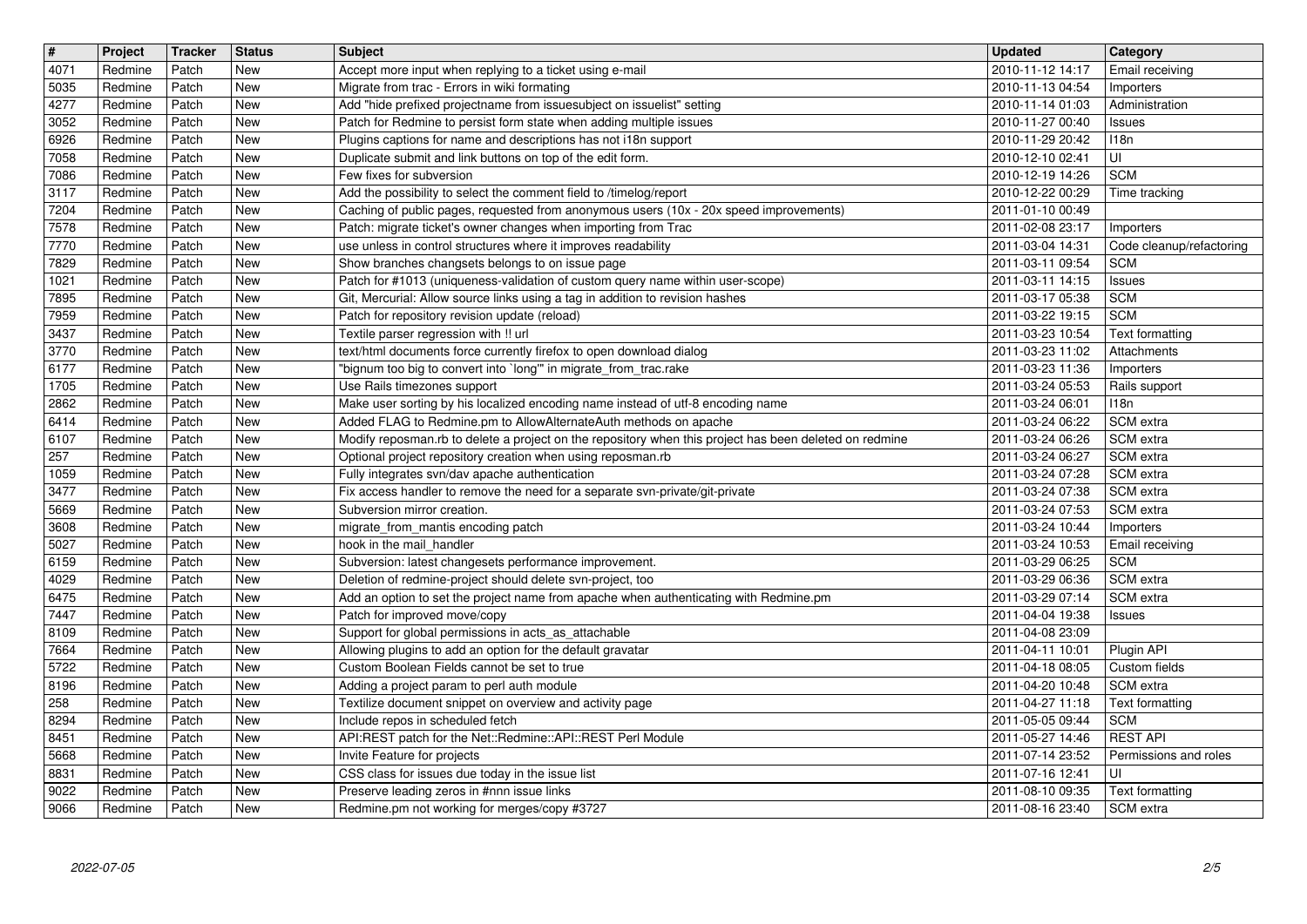| $\overline{\mathbf{t}}$  | Project            | Tracker        | <b>Status</b>   | <b>Subject</b>                                                                                                                                                 | <b>Updated</b>                       | <b>Category</b>                                    |
|--------------------------|--------------------|----------------|-----------------|----------------------------------------------------------------------------------------------------------------------------------------------------------------|--------------------------------------|----------------------------------------------------|
| 8934<br>9096             | Redmine<br>Redmine | Patch<br>Patch | New<br>New      | Add support for annotate with subversion when username contain space<br>Fix redirection to non-latin wiki pages after logon                                    | 2011-08-23 17:27<br>2011-08-24 18:25 | <b>SCM</b><br>Wiki                                 |
| 9319                     | Redmine            | Patch          | New             | Prevent passing :label option to HTML tag in TabularFormBuilder                                                                                                | 2011-09-26 14:16                     |                                                    |
| 9281<br>9579             | Redmine<br>Redmine | Patch<br>Patch | New<br>New      | easy logging of usernames in apache access logs via custom response header<br>Redmine.pm: crediential cache expiration                                         | 2011-09-27 17:00<br>2011-11-15 13:15 | Administration<br>l SCM extra                      |
| 7190                     | Redmine            | Patch          | New             | Timelog: Show date range filter in one line and move tabs to a dedicated partial                                                                               | 2011-11-24 19:54                     | luı                                                |
| 1700<br>9731             | Redmine<br>Redmine | Patch<br>Patch | New<br>New      | Support for extra macros to help in move from trac<br>Automate Mercurial Repository Creation                                                                   | 2011-12-05 10:20<br>2011-12-06 13:30 | Wiki<br>SCM extra                                  |
| 989                      | Redmine            | Patch          | New             | Migration task from Bugzilla                                                                                                                                   | 2012-01-09 13:43                     | Importers                                          |
| 4755<br>10571            | Redmine<br>Redmine | Patch<br>Patch | New<br>New      | Create and maintain groups from LDAP attributes<br>Project identifiers missing in API output                                                                   | 2012-01-19 10:43<br>2012-03-30 12:17 | LDAP<br><b>REST API</b>                            |
| 10628                    | Redmine            | Patch          | New             | Generate issue export filename with project name                                                                                                               | 2012-04-10 16:17                     | Issues                                             |
| 8768<br>3394             | Redmine<br>Redmine | Patch<br>Patch | New<br>New      | Edit comments for a certain time<br>stripping comments prevents importing Trac compatible subversion messages                                                  | 2012-05-03 08:02<br>2012-05-03 08:08 | Permissions and roles<br><b>SCM</b>                |
| 11064<br>7570            | Redmine<br>Redmine | Patch<br>Patch | New<br>New      | Trac -> Redmine wiki conversion : slashed links<br>Change test_helper requirement in tests                                                                     | 2012-05-31 11:43<br>2012-06-10 22:42 | Importers<br>Code cleanup/refactoring              |
| 10767                    | Redmine            | Patch          | New             | Adding completed ratio support to log messages                                                                                                                 | 2012-06-15 04:26                     | Time tracking                                      |
| 11057<br>11499           | Redmine<br>Redmine | Patch<br>Patch | New<br>New      | Confirm admin flag change on a separate page<br>Fixed attachments handling when receiving a new issue by mail                                                  | 2012-06-22 22:57<br>2012-07-24 14:42 | Administration<br>Email receiving                  |
| 11493                    | Redmine            | Patch          | New             | Show URL to attached file in plain text issue email                                                                                                            | 2012-07-25 00:10                     | <b>Email notifications</b>                         |
| 6450<br>4878             | Redmine<br>Redmine | Patch<br>Patch | New<br>New      | Allow localized date input and correctly transform for custom date fields<br>More Hook Features                                                                | 2012-08-12 17:31<br>2012-08-20 19:06 | Custom fields<br>Plugin API                        |
| 4262                     | Redmine            | Patch          | New             | Bazaar: correct renames handling, other improvements                                                                                                           | 2012-09-27 20:35                     | <b>SCM</b>                                         |
| 12338<br>4548            | Redmine<br>Redmine | Patch<br>Patch | New<br>New      | Allow MailHandler to submit to a specific issue<br>please pull in debian branch                                                                                | 2012-11-12 08:11<br>2013-01-13 21:04 | Email receiving                                    |
| 2013                     | Redmine            | Patch          | New             | Skip notification of issue's updating.                                                                                                                         | 2013-01-13 21:04                     | Email notifications                                |
| 3732<br>2685             | Redmine<br>Redmine | Patch<br>Patch | New<br>New      | Incoming mail IMAP : Notify when an error occurs<br>Display notice when commenting on closed tickets                                                           | 2013-01-13 21:04<br>2013-01-13 21:04 | Email receiving<br>Issues                          |
| 13041                    | Redmine            | Patch          | New             | Update last_login_on when authenticating with Redmine.pm                                                                                                       | 2013-02-07 01:39                     | SCM extra                                          |
| 13068<br>13239           | Redmine<br>Redmine | Patch<br>Patch | New<br>Resolved | Allow plugins to generate test coverage reports on MRI 1.9<br>migrate_from_mantis script doesn't work for later mantis versions                                | 2013-02-15 23:44<br>2013-02-20 23:07 | Importers                                          |
| 11500                    | Redmine            | Patch          | New             | Add --unknown-user=register to create inactive users                                                                                                           | 2013-02-26 03:40                     | Email receiving                                    |
| 13407<br>2106            | Redmine<br>Redmine | Patch<br>Patch | New<br>New      | Update migrate_from_mantis.rake to migrate from Mantis 1.2.10 to Redmine<br>Ability to choose period in 'Spent time' and count of watched issues on 'My page'. | 2013-03-09 00:20<br>2013-03-21 06:25 | Importers<br>UI                                    |
| 13545                    | Redmine            | Patch          | Needs feedback  | Workflow permissions are broken if user has multiple roles in project                                                                                          | 2013-03-25 22:42                     | <b>Issues workflow</b>                             |
| 1587<br>9317             | Redmine<br>Redmine | Patch<br>Patch | New<br>New      | Simple Phone Number and Address List for Users<br>Admin users should be always authorized when no context is given                                             | 2013-03-27 20:09<br>2013-03-28 14:17 | Accounts / authentication<br>Permissions and roles |
| 13645                    | Redmine            | Patch          | New             | Do not show context menu when right clicking on image.                                                                                                         | 2013-03-29 21:01                     | l UI                                               |
| $\overline{2173}$<br>240 | Redmine<br>Redmine | Patch<br>Patch | New             | Needs feedback Update the Git repository automatically<br>views/user/edit, make password fields not-autocomplete (UI fix)                                      | 2013-04-10 12:21<br>2013-04-11 01:20 | SCM extra<br>lui                                   |
| 1470                     | Redmine            | Patch<br>Patch | New             | Projects Info Block for MyPage                                                                                                                                 | 2013-04-14 10:55                     | My page                                            |
| 13359<br>640             | Redmine<br>Redmine | Patch          | New<br>New      | Better List-Id to help aid Gmail filtering<br>When choosing assignee, automatically switch status to Assigned                                                  | 2013-04-16 14:32<br>2013-04-30 10:48 | Email notifications<br>Issues                      |
|                          |                    |                |                 |                                                                                                                                                                |                                      |                                                    |
|                          |                    |                |                 |                                                                                                                                                                |                                      |                                                    |
|                          |                    |                |                 |                                                                                                                                                                |                                      |                                                    |
|                          |                    |                |                 |                                                                                                                                                                |                                      |                                                    |
|                          |                    |                |                 |                                                                                                                                                                |                                      |                                                    |
|                          |                    |                |                 |                                                                                                                                                                |                                      |                                                    |
|                          |                    |                |                 |                                                                                                                                                                |                                      |                                                    |
|                          |                    |                |                 |                                                                                                                                                                |                                      |                                                    |
|                          |                    |                |                 |                                                                                                                                                                |                                      |                                                    |
|                          |                    |                |                 |                                                                                                                                                                |                                      |                                                    |
|                          |                    |                |                 |                                                                                                                                                                |                                      |                                                    |
|                          |                    |                |                 |                                                                                                                                                                |                                      |                                                    |
|                          |                    |                |                 |                                                                                                                                                                |                                      |                                                    |
|                          |                    |                |                 |                                                                                                                                                                |                                      |                                                    |
|                          |                    |                |                 |                                                                                                                                                                |                                      |                                                    |
|                          |                    |                |                 |                                                                                                                                                                |                                      |                                                    |
|                          |                    |                |                 |                                                                                                                                                                |                                      |                                                    |
|                          |                    |                |                 |                                                                                                                                                                |                                      |                                                    |
|                          |                    |                |                 |                                                                                                                                                                |                                      |                                                    |
|                          |                    |                |                 |                                                                                                                                                                |                                      |                                                    |
|                          |                    |                |                 |                                                                                                                                                                |                                      |                                                    |
|                          |                    |                |                 |                                                                                                                                                                |                                      |                                                    |
|                          |                    |                |                 |                                                                                                                                                                |                                      |                                                    |
|                          |                    |                |                 |                                                                                                                                                                |                                      |                                                    |
|                          |                    |                |                 |                                                                                                                                                                |                                      |                                                    |
|                          |                    |                |                 |                                                                                                                                                                |                                      |                                                    |
|                          |                    |                |                 |                                                                                                                                                                |                                      |                                                    |
|                          |                    |                |                 |                                                                                                                                                                |                                      |                                                    |
|                          |                    |                |                 |                                                                                                                                                                |                                      |                                                    |
|                          |                    |                |                 |                                                                                                                                                                |                                      |                                                    |
|                          |                    |                |                 |                                                                                                                                                                |                                      |                                                    |
|                          |                    |                |                 |                                                                                                                                                                |                                      |                                                    |
|                          |                    |                |                 |                                                                                                                                                                |                                      |                                                    |
|                          |                    |                |                 |                                                                                                                                                                |                                      |                                                    |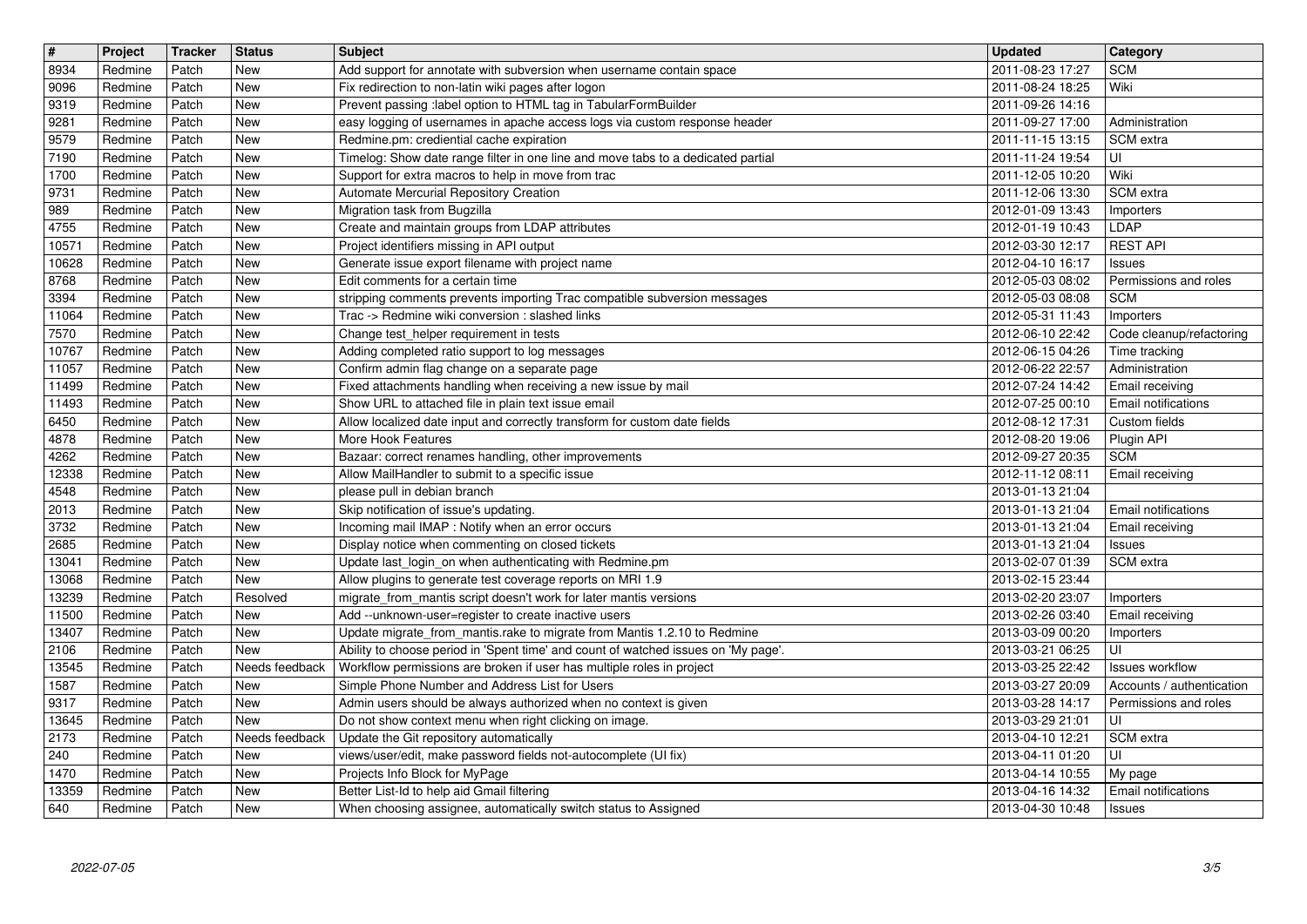| $\boxed{\texttt{#}}$ | Project            | <b>Tracker</b> | <b>Status</b>                | <b>Subject</b>                                                                                                                        | <b>Updated</b>                       | Category                                   |
|----------------------|--------------------|----------------|------------------------------|---------------------------------------------------------------------------------------------------------------------------------------|--------------------------------------|--------------------------------------------|
| 4822                 | Redmine            | Patch          | <b>New</b>                   | Version cannot be added from issue without existing versions                                                                          | 2013-05-10 10:16                     | UI                                         |
| 14039<br>14148       | Redmine<br>Redmine | Patch<br>Patch | <b>New</b><br>Reopened       | Display parent issue description on subissue<br>Double translation: label_f_hours vs. x_hours                                         | 2013-05-13 13:50<br>2013-06-06 01:02 | <b>Issues</b><br>Translations              |
| 14438                | Redmine            | Patch          | <b>New</b>                   | Different identifier between repository and redmine project                                                                           | 2013-07-12 07:25                     | l SCM extra                                |
| 14527                | Redmine            | Patch          | <b>New</b>                   | Git-smart-http authentication by repository                                                                                           | 2013-07-24 00:16                     | SCM extra                                  |
| 5764                 | Redmine            | Patch          | <b>New</b>                   | migrate_from_trac does not support trac 0.12                                                                                          | 2013-07-29 16:51                     | Importers                                  |
| 13747<br>13763       | Redmine<br>Redmine | Patch<br>Patch | <b>New</b><br><b>New</b>     | Issue Colors Patch for #4967<br>Live check of hostname setting                                                                        | 2013-08-03 05:20<br>2013-08-08 16:54 | UI<br>UI                                   |
| 9359                 | Redmine            | Patch          | <b>New</b>                   | invert project <-> repository relationship                                                                                            | 2013-08-27 08:27                     | <b>SCM</b>                                 |
| 3712                 | Redmine            | Patch          | <b>New</b>                   | enhanced mod_perl module for apache                                                                                                   | 2013-08-27 17:51                     | <b>SCM</b> extra                           |
| 14862<br>2525        | Redmine<br>Redmine | Patch<br>Patch | <b>New</b><br><b>New</b>     | Documents get paging and export functions<br>Redmine management of Git repositories                                                   | 2013-09-08 21:25<br>2013-09-23 01:51 | Documents<br><b>SCM</b>                    |
| 14567                | Redmine            | Patch          | <b>New</b>                   | migrate_from_trac.rake does not convert timestamps in Trac database version 23                                                        | 2013-10-08 04:01                     | Importers                                  |
| 14593<br>15153       | Redmine<br>Redmine | Patch<br>Patch | <b>New</b><br><b>New</b>     | migrate_from_trac.rake, print out validation errors when doing save<br>Show more information about subtasks                           | 2013-10-13 06:28<br>2013-10-18 13:48 | Importers                                  |
| 1568                 | Redmine            | Patch          | <b>New</b>                   | Added Support for htpasswd authentication                                                                                             | 2013-10-23 19:35                     | <b>Issues</b><br>Accounts / authentication |
| 15234                | Redmine            | Patch          | <b>New</b>                   | A popup message after session timeout                                                                                                 | 2013-11-01 08:45                     | Accounts / authentication                  |
| 15390<br>14109       | Redmine<br>Redmine | Patch<br>Patch | <b>New</b><br><b>New</b>     | Simple Redmine Sub-directory Support<br>Issue REST API should return visible changesets from other projects                           | 2013-11-19 05:27<br>2013-11-22 15:44 | <b>REST API</b>                            |
| 15565                | Redmine            | Patch          | <b>New</b>                   | Sidebar css                                                                                                                           | 2013-11-28 15:52                     | Code cleanup/refactoring                   |
| 12983                | Redmine            | Patch          | <b>New</b>                   | "Only for things I watch or I'm involved in" sends notifications only for issues                                                      | 2013-12-12 15:53                     | <b>Email notifications</b>                 |
| 3586<br>15819        | Redmine<br>Redmine | Patch<br>Patch | <b>New</b><br><b>New</b>     | Add an option to filter issues by people who were assigned to it in the past<br>Migrating from trac, mysql2-query is defect           | 2013-12-17 11:10<br>2014-01-07 18:52 | <b>Issues</b><br>Importers                 |
| 15975                | Redmine            | Patch          | <b>New</b>                   | Migrating from trac, parsing of headings is too greedy                                                                                | 2014-01-27 16:25                     | Importers                                  |
| 15982                | Redmine            | Patch          | <b>New</b>                   | Inconsitent wiki history functionaility                                                                                               | 2014-02-07 10:31                     | Wiki                                       |
| 16042<br>16116       | Redmine<br>Redmine | Patch<br>Patch | <b>New</b><br>Needs feedback | Nicer overview boxes<br>Sort of version options                                                                                       | 2014-02-08 10:48<br>2014-03-21 08:10 | UI<br>Roadmap                              |
| 16314                | Redmine            | Patch          | <b>New</b>                   | Redirect back is overheated                                                                                                           | 2014-04-04 10:05                     |                                            |
| 9181                 | Redmine            | Patch          | <b>New</b>                   | Enhance migrate_from_trac.rake in order to import Trac 'found in version' Field                                                       | 2014-04-16 09:57                     | Importers                                  |
| 16719<br>1476        | Redmine<br>Redmine | Patch<br>Patch | <b>New</b><br><b>New</b>     | Redmine.pm patch for HTTP access of repositories by repo-name<br>Ignore whitespace when using SVN (requires installation of gnu diff) | 2014-04-18 14:10<br>2014-05-21 12:17 | SCM extra<br><b>SCM</b>                    |
| 6096                 | Redmine            | Patch          | <b>New</b>                   | Highlighting Skype links in wiki                                                                                                      | 2014-05-23 22:08                     | Text formatting                            |
| 17088                | Redmine            | Patch          | <b>New</b>                   | call hook for repository edit form                                                                                                    | 2014-06-04 12:15                     | Hook requests                              |
| 17748<br>17947       | Redmine<br>Redmine | Patch<br>Patch | <b>New</b><br><b>New</b>     | Subrepositories Fail to Authenticate Internal Users upon Subversion Checkout<br>Mirror relation                                       | 2014-09-24 11:18<br>2014-09-24 17:50 | SCM extra<br>Issues                        |
| 18001                | Redmine            | Patch          | <b>New</b>                   | Migration from highly customized Mantis 1.2.11 with inheritable categories in redmine                                                 | 2014-09-30 12:12                     | Importers                                  |
| 18134                | Redmine            | Patch          | <b>New</b>                   | Issues with svn:mergeinfo property values and r13443 rails-4.1 rebase.                                                                | 2014-10-27 07:52                     | Code cleanup/refactoring                   |
| 18209<br>3827        | Redmine<br>Redmine | Patch<br>Patch | <b>New</b><br>New            | Add e-mail notification option: Tracker updated<br>Allow (SVN) repository browsing in Redmine.pm                                      | 2014-10-27 15:24<br>2014-11-10 15:44 | <b>Email notifications</b><br>SCM extra    |
| 14740                | Redmine            | Patch          | <b>New</b>                   | display decimals hours only if fractional                                                                                             | 2014-12-04 14:23                     | Time tracking                              |
| 18496                | Redmine            | Patch          | Resolved<br><b>New</b>       | Migrate to Redmine 2.5.3 (or 2.6.0) from Mantis 1.2.17                                                                                | 2014-12-28 04:46                     | Importers<br>UI                            |
| 7304<br>811          | Redmine<br>Redmine | Patch<br>Patch | New                          | expand the size of date field<br>Username validation - allow spaces                                                                   | 2015-01-03 14:29<br>2015-01-08 15:28 | Accounts / authentication                  |
|                      |                    |                |                              |                                                                                                                                       |                                      |                                            |
|                      |                    |                |                              |                                                                                                                                       |                                      |                                            |
|                      |                    |                |                              |                                                                                                                                       |                                      |                                            |
|                      |                    |                |                              |                                                                                                                                       |                                      |                                            |
|                      |                    |                |                              |                                                                                                                                       |                                      |                                            |
|                      |                    |                |                              |                                                                                                                                       |                                      |                                            |
|                      |                    |                |                              |                                                                                                                                       |                                      |                                            |
|                      |                    |                |                              |                                                                                                                                       |                                      |                                            |
|                      |                    |                |                              |                                                                                                                                       |                                      |                                            |
|                      |                    |                |                              |                                                                                                                                       |                                      |                                            |
|                      |                    |                |                              |                                                                                                                                       |                                      |                                            |
|                      |                    |                |                              |                                                                                                                                       |                                      |                                            |
|                      |                    |                |                              |                                                                                                                                       |                                      |                                            |